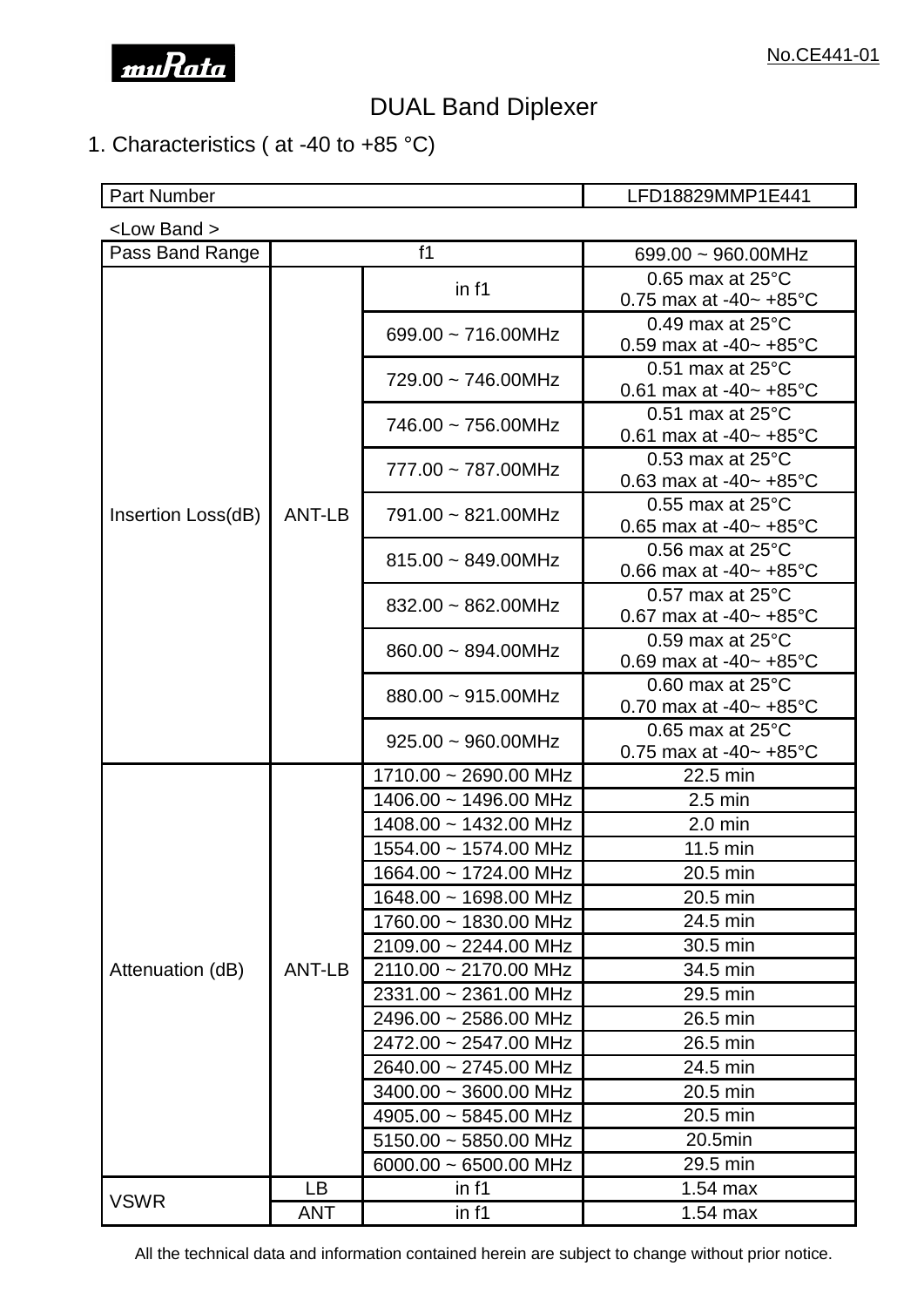

### <High Band>

| Pass Band Range    | f2     |                            | 1710.00 ~ 2690.00MHz                                                  |
|--------------------|--------|----------------------------|-----------------------------------------------------------------------|
|                    |        | in $f2$                    | 0.70 max at $25^{\circ}$ C<br>0.80 max at -40 $\sim$ +85 $^{\circ}$ C |
|                    |        | 1710.00 ~ 1785.00MHz       | 0.70 max at $25^{\circ}$ C<br>0.80 max at -40 $\sim$ +85 $^{\circ}$ C |
|                    |        | 1805.00 ~ 1880.00MHz       | 0.60 max at $25^{\circ}$ C<br>0.70 max at -40 $\sim$ +85 $^{\circ}$ C |
|                    |        | 1880.00 ~ 1920.00MHz       | 0.57 max at $25^{\circ}$ C<br>0.67 max at -40 $\sim$ +85 $^{\circ}$ C |
| Insertion Loss(dB) | ANT-HB | 1930.00 ~ 1995.00MHz       | 0.55 max at $25^{\circ}$ C<br>0.65 max at -40 $\sim$ +85 $^{\circ}$ C |
|                    |        | 2010.00 ~ 2025.00MHz       | 0.53 max at $25^{\circ}$ C<br>0.63 max at -40 $\sim$ +85 $^{\circ}$ C |
|                    |        | 2110.00 ~ 2200.00MHz       | 0.51 max at $25^{\circ}$ C<br>0.61 max at -40 $\sim$ +85 $^{\circ}$ C |
|                    |        | 2300.00 ~ 2400.00MHz       | 0.50 max at $25^{\circ}$ C<br>0.60 max at -40 $\sim$ +85 $^{\circ}$ C |
|                    |        | 2500.00 ~ 2690.00MHz       | 0.50 max at $25^{\circ}$ C<br>0.60 max at -40 $\sim$ +85 $^{\circ}$ C |
| Attenuation (dB)   | ANT-HB | 699.00 $\sim$ 915.00 MHz   | 21.5 min                                                              |
|                    |        | $915.00 \sim 960.00$ MHz   | 22.5 min                                                              |
|                    |        | 4905.00 ~ 5845.00 MHz      | 10.5 min                                                              |
|                    |        | $5150.00 \sim 5850.00$ MHz | 11.5 min                                                              |
|                    |        | $5550.00 \sim 5745.00$ MHz | 11.5 min                                                              |
|                    |        | 5640.00 ~ 5760.00 MHz      | 11.5 min                                                              |
|                    |        | 5760.00 ~ 5940.00 MHz      | 11.5 min                                                              |
|                    |        | 6030.00 $\sim$ 6075.00 MHz | 11.5 min                                                              |
|                    |        | $6000.00 \sim 6500.00$ MHz | $9.5$ min                                                             |

| <b>VSWR</b> | טו      | $\mathbf{in}$ for<br>$\sim$ | max<br>∸<br>.                |
|-------------|---------|-----------------------------|------------------------------|
|             | AN<br>. | $\epsilon$<br>$\sim$<br>.   | mov<br>$\overline{ }$<br>шал |

| Isolation (dB)        | LB-HB | 699.00 $\sim$ 915.00 MHz | 21.5 min                |
|-----------------------|-------|--------------------------|-------------------------|
|                       |       | $915.00 \sim 960.00$ MHz | 23.5 min                |
|                       |       | in $f2$<br>$25.0$ min    |                         |
|                       |       | 2110.00 ~ 2170.00 MHz    | 34.0 min                |
|                       |       | 2112.00 ~ 2148.00 MHz    | 34.0 min                |
| <b>Power Capacity</b> |       |                          | 3.0 W max (at 50% duty) |

LB: Low Band Port

HB: High Band Port

ANT: Common Port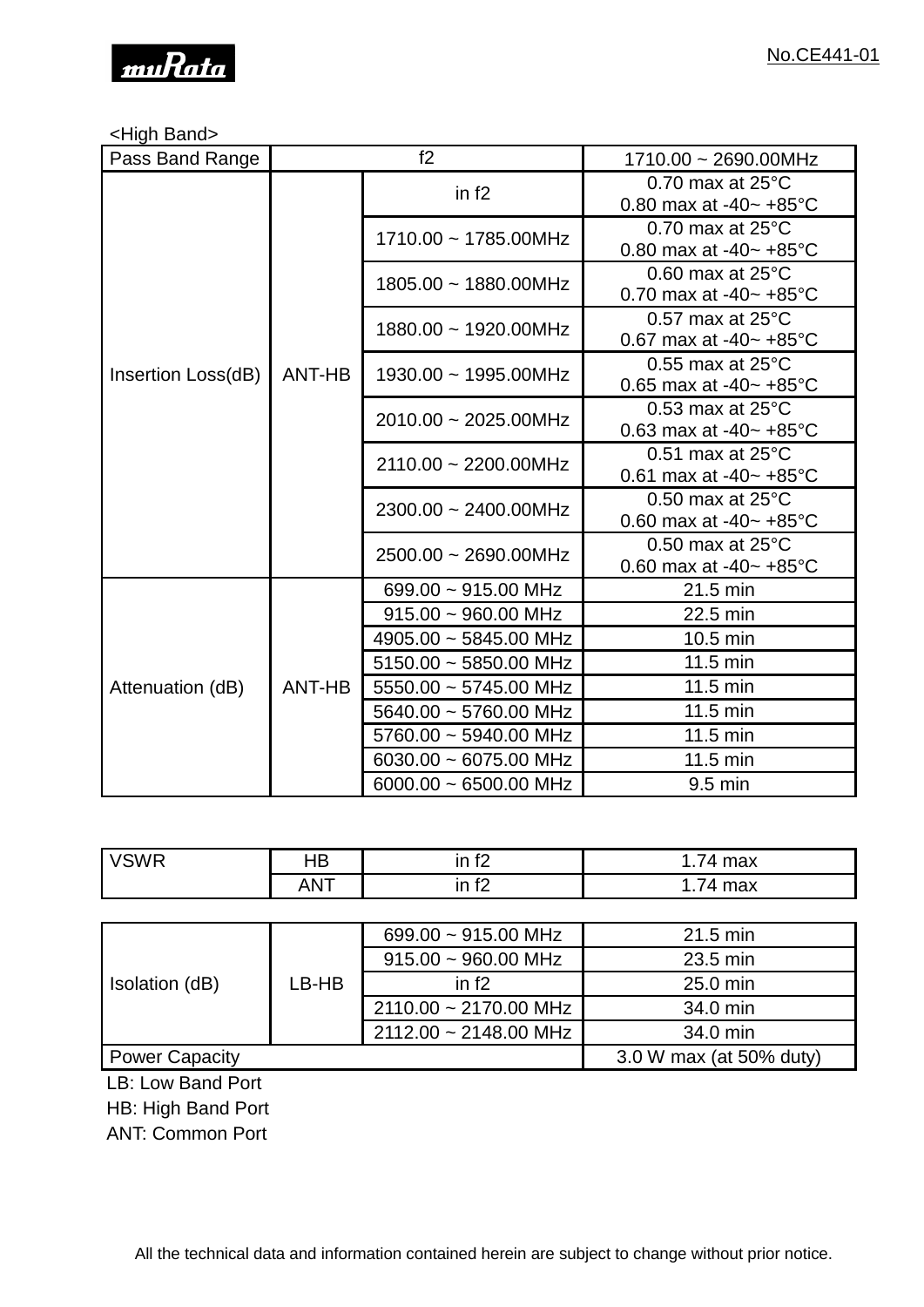

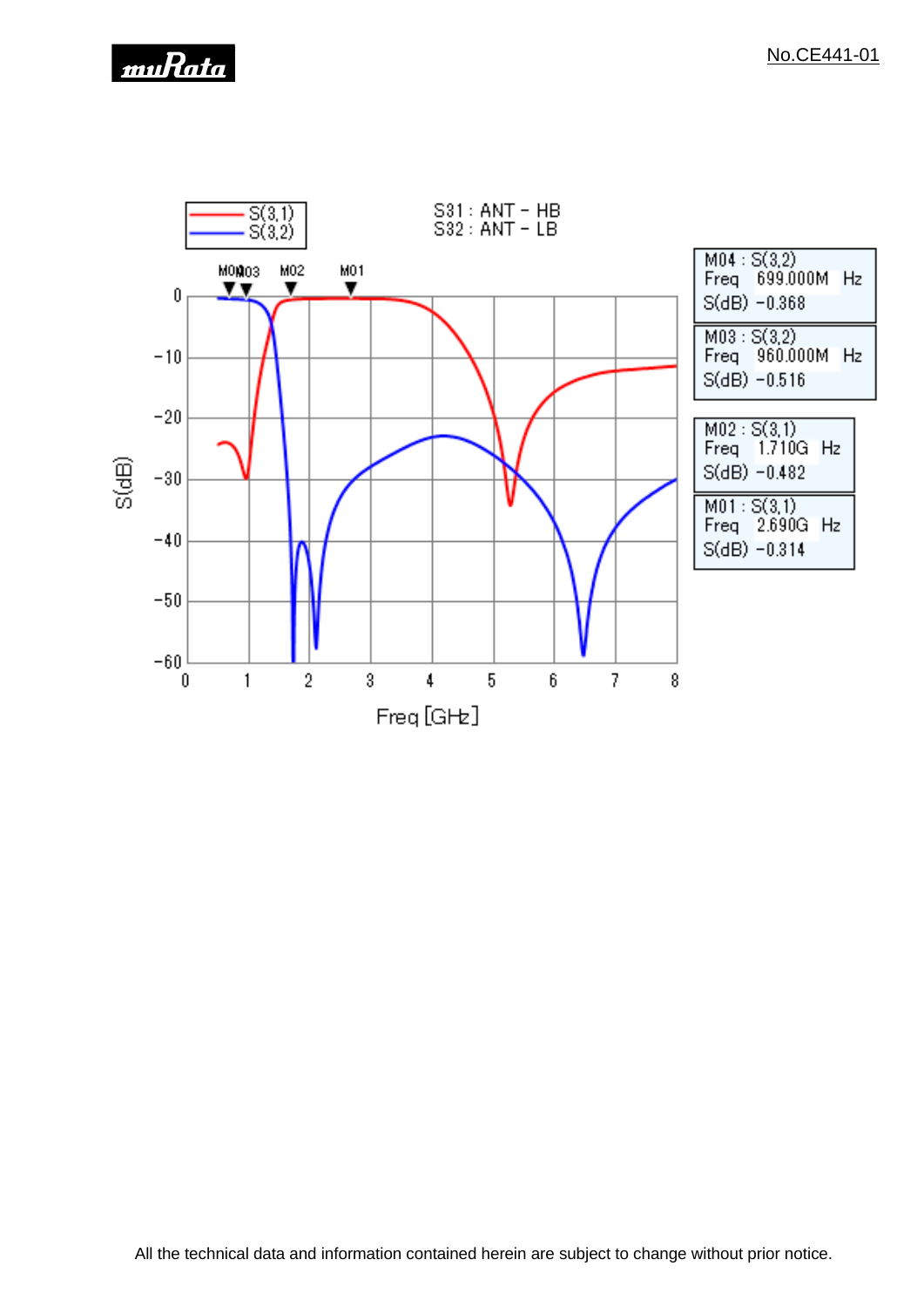

(in mm)

## 2. Construction,Dimensions&Marking



| Mark | Meaning                |
|------|------------------------|
|      | Directional Input Mark |
|      |                        |

#### (in mm)

| $0.22 \pm 0.05$<br>$0.35 \pm 0.05$<br>$1.6 \pm 0.1$<br>e1<br>a<br>W<br>$0.22 \pm 0.05$<br>$0.225 \pm 0.05$<br>$0.8 \pm 0.1$<br>e <sub>2</sub><br>c<br>m<br>$0.7$ max<br>٠<br>۰ | Mark | Dimension | Mark | Dimension | Mark | Dimension |
|--------------------------------------------------------------------------------------------------------------------------------------------------------------------------------|------|-----------|------|-----------|------|-----------|
|                                                                                                                                                                                |      |           |      |           |      |           |
|                                                                                                                                                                                |      |           |      |           |      |           |
|                                                                                                                                                                                |      |           |      |           |      |           |

#### TERMINAL CONFIGURATION

| Terminal No. | Terminal Name | Terminal No. | Terminal Name |
|--------------|---------------|--------------|---------------|
|              | GND           | 4.           |               |
| (2)          | P3            | (5)          | GND           |
| (3)          | GND           | (6)          | D9            |

P1:High Band Port

P2:Low Band Port

P3:Common Port

### 3. Land Pattern



 $*$ Line width to be designed to match  $50\Omega$  characteristic impedance, depending on PCB material and thickness.

Solder resist